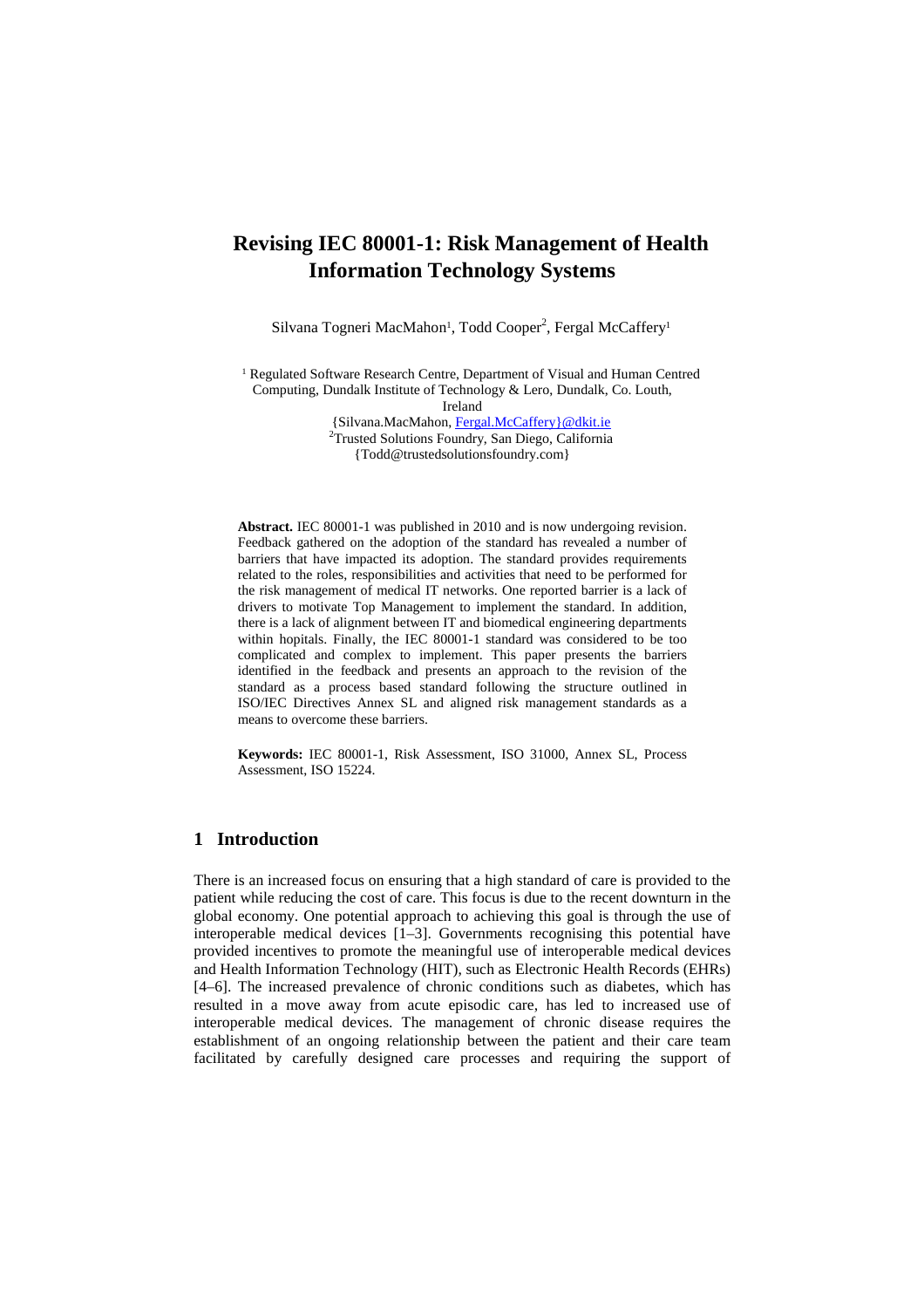information technology [7–10]. The number of networked medical devices in use continues to increase as a result of this change, [11–13].

Benefits to patients identified through the use of networked medical devices include reducing the instances of adverse events improving patient safety, reducing the time spent by clinicians manually entering information, reducing redundant testing due to inaccessible information, improving patient care, reducing healthcare costs and ensuring comprehensive and secure management of health information [14, 15] resulting in medical IT networks becoming a critical, integral component of the medical system [16].

However, as medical devices increasingly interface with other equipment and hospital information systems the integration complexity of the systems is increased and this presents additional operational risks [13, 17–19]. Traditionally, when devices were placed onto a network, proprietary networks were used. Increasingly, medical devices are being designed to be placed onto the hospital's general IT network. There has been a move away from the use of proprietary networks as their use may limit the communication of the devices and therefore the potential benefits of connecting devices. This means that medical device manufacturers no longer exercise full control over the configuration of the network [20] with hospitals sourcing network components and devices from different manufacturers. This lack of control can lead to risks which result in unintended consequences outside the control of the medical device manufacturer as the placement of the device onto the hospital network creates a new system in which the device has not been validated [21]. These risks can result in the incorrect and degraded performance of the medical device [22, 23] compromising patient safety, effectiveness and the security of the IT network [24– 27].

IEC 80001-1: *Application of risk management for IT-networks incorporating medical devices* [28] was published in 2010 to address the risks associated with the incorporation of a medical device into an IT network. This standard is now scheduled for revision. The revision of the standard will take into account feedback which has identified barriers to the adoption of the standard as well as the need to broaden the scope of the standard. This paper presents a proposed approach to the revision of the IEC standard and is structured as follows. Section 2 presents the results of the feedback gathered which identifies barriers to the adoption of the 2010 version of the IEC 80001-1 standard. Section 3 presents the proposed approach to the revision of the standard. Section 4 examines how the proposed approach addresses the identified barriers to adoption of the current version of the standard and, finally, section 5 presents the conclusions of the work and outlines future work in this area.

# **2 Barriers to the Adoption of IEC 80001-1: 2010**

Prior to commencing work on the revision of the standard, feedback was gathered by the developers of the standard, International Electrotechnical Commission (IEC) Sub-Committee (SC) 62A – International Organization for Standardization (ISO) Technical Committee (TC) 215 Joint Working Group 7 (JWG7), to identify any barriers to its adoption in its current form. This feedback was gathered for use in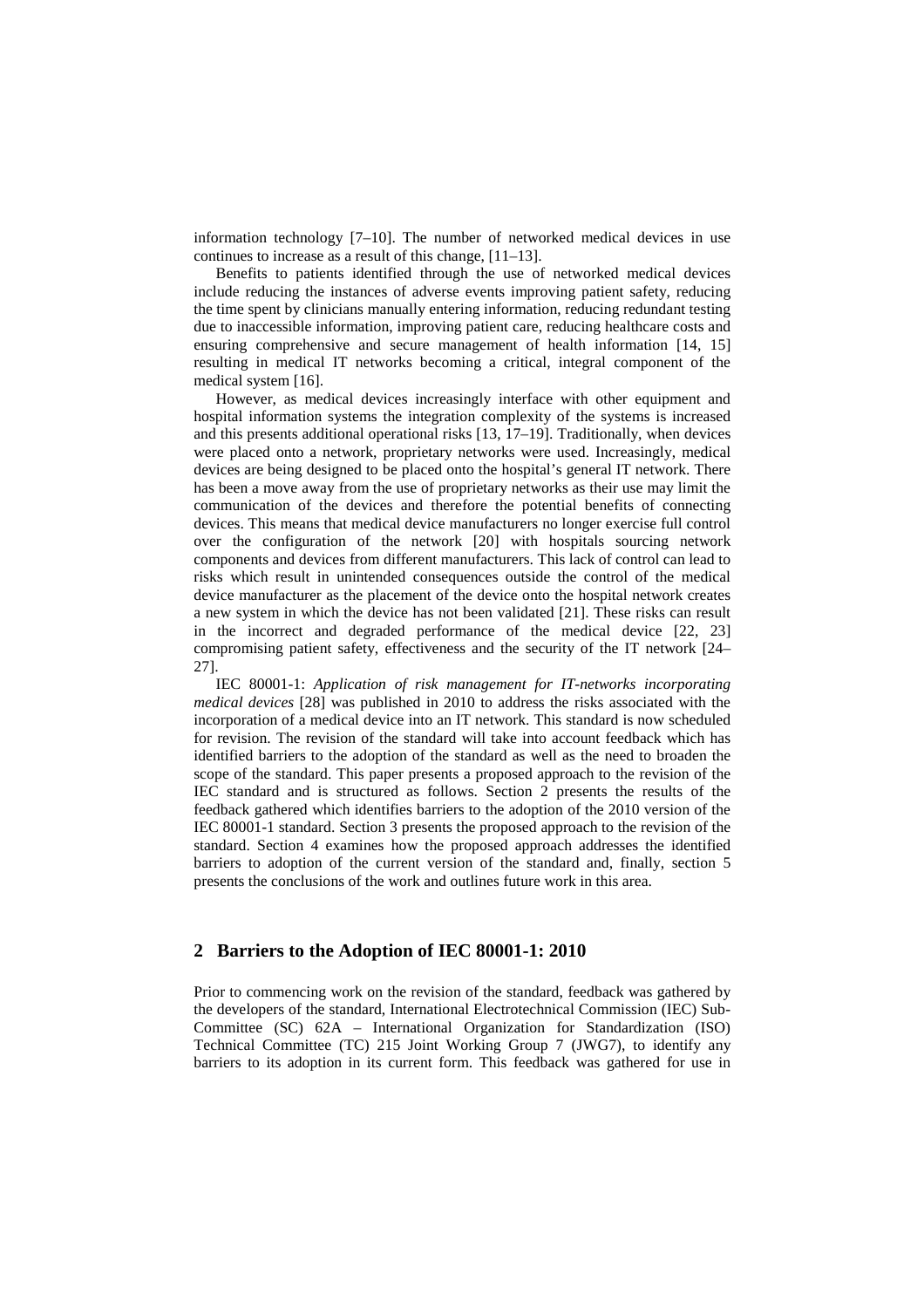identifying an approach to the revision of the standard. The feedback was gathered through three case studies. These case studies examined the lessons learned from a number of projects which were conducted in which a Healthcare Delivery Organisation (HDO) attempted to implement IEC 80001-1. The projects were carried out in HDOs of varying sizes and in different geographical locations. The first case study was carried out in a large HDO based in the US who performed a pilot implementation of IEC 80001-1. The second was performed in a Cancer Therapy unit based in Austria targeting a full implementation of IEC 80001-1. The final case study was based on the experiences of a Health Service in Australia and it's experience in the implementation of IEC 80001-1 across a number of HDOs. Based on these case studies, the report on the feedback was compiled by JWG7 and identified 3 barriers to the adoption of the standards as follows:

- Lack of drivers to motivate Top Management to implement the IEC 80001-1 standard
- HDO Organizational challenges: Information Technology (IT) and Biomedical Engineering (BME) departments are not aligned
- The IEC 80001-1 standard is too complicated and complex to implement

Each of these barriers to adoption of the standard is discussed in the remainder of this section.

### **2.1 Lack of Drivers to Motivate Top Management**

An issue which was identified during the case studies was that Top Management do not see the return on investment of implementing IEC 80001-1. This can cause issues in the adoption of the IEC 80001-1 standard as Top Management may be reluctant to provide the support and resources which are required in order to implement the standard. Comments from task group participants revealed that while participants felt that an argument can be made to say that implementing the standard increases patient safety, particpants also felt that this benefit has not as yet been quantified and so may be thought of as too abstract by Top Management. It was also reported that there is a correlation between a hopitals experience and their desire to perform risk management activities required under IEC 80001-1. Hospitals that have experienced incidents such as lost patient records or viruses are more likely to implement the requirements of the standard. This can lead to "fragmented motivations" for implementing the standard.

It was also reported that IT management lack knowledge of basic risk management concepts such as safety and reliability engineering and Failure Mode Cause and Effect Analysis (FMCEA). It was stated that "this resonates as the single largest impediment to 80001 adoption and needs clear and concise focus in the revision". This issue is also discussed in the context of HDO Organisational Challenges section of this paper. Additional perceived barriers to the implementation of the standard were the cost, complexity, lack of resources and/or skillsets. These barriers are directly related to the lack of information concerning the return on investment on implementation of the standard. This lack of information has recently been partially addressed by the publication of a white paper by the Association for the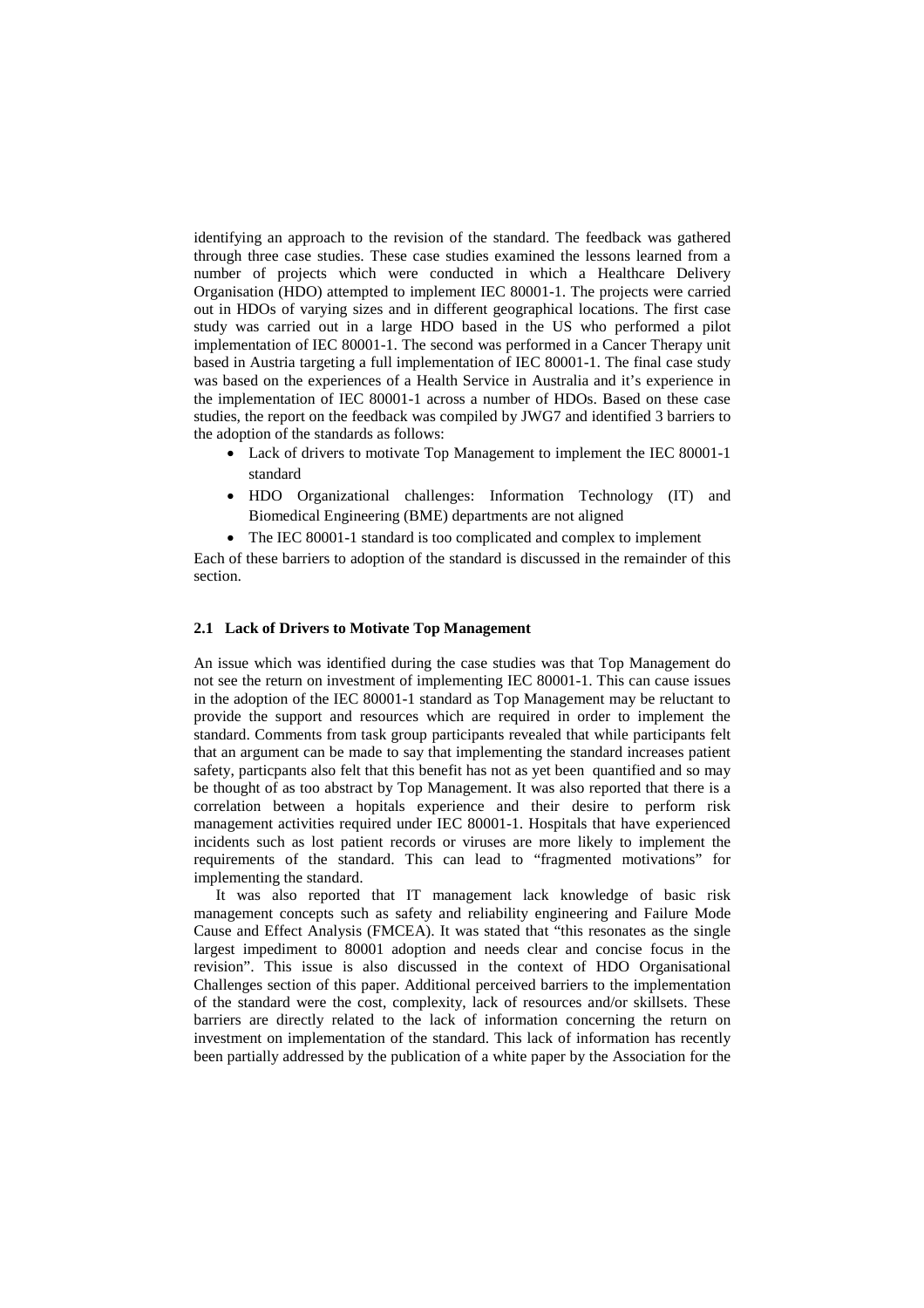Advancement of Medical Instrumentation (AAMI) which provides quantative information regarding the return on investment of implementing IEC 80001-1[29].

### **2.2 HDO Organisational Challenges**

In addition to the challenges identified regarding Top Management support for adoption of the standard, an additional barrier was identified. There has been a move within hospitals to promote greater levels of communication between the clinical departments, which include clinicians, Management and BME, and the IT departments, which includes network administrators and network engineers. However, these departments still tend to operate in silos often leading to communication breakdowns between the two departments. The feedback indicated that, in general, IT do not understand clinical workflows or that network connectivity has become a crucial element of patient care. It is also reported that BMEs do not understand complex networking concepts. They "do not speak the same language".

IEC 80001-1: 2010 references a risk management standard for medical devices - ISO 14971 [30]. It should be noted that based on this feedback, the revised standard will now also reference ISO 31000 [31], a generic risk management standard. IT departments while familiar with the definition of risk within ISO 31000 are not familiar with the requirements of ISO 14971. Expanding the reference to include ISO 31000 will provide understanding of how to integrate the requirements of IEC 80001- 1 within a HDOs larger risk management framework which includes many more objectives than safety, effectiveness and security, the key properties defined in IEC 80001-1.

#### **2.3 IEC 80001-1: Too Complex and Complicated to Implement**

The IEC 80001-1 standard was reported to be too complex and complicated to implement. Organisations reported that, the standard was too abstract and did not provide a means to tailor it to their needs, also it lacked guidance on how a stepwise approach may be taken to the implementation of the standard. While there is a technical report, ISO TR 80001-2-7 [32], which provides guidance on how to assess against the requirements of the standard and provides information on tailoring the assessment to a specific HDO context, it was reported that the top-level standard, IEC 80001-1, is dependent on the associated technical reports to provide guidance on various aspect of implementation of the standard. However, often the technical reports are either not available due to lack of awareness or do not provide sufficient guidance on implementation.

# **2.4 Conclusions from the Case Studies/ Lessons Learned Report**

In order to address the barriers identified during the case studies, it was agreed that a process approach similar to that taken in ISO/TR 80001-2-7 should be taken in the revision of the standard. While this would provide an approach it does not fully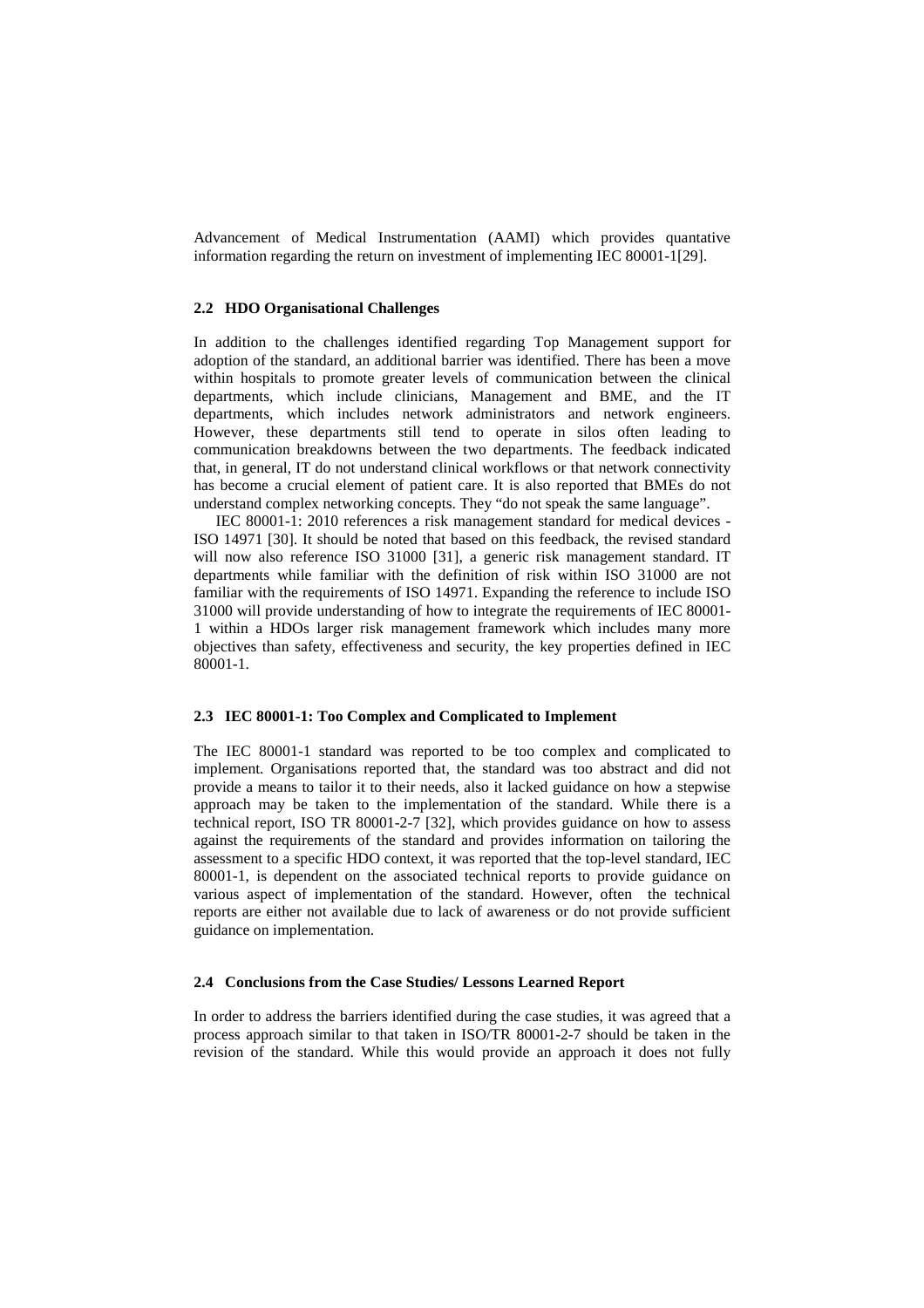address the barriers to adoption identified during the lessons learned report. This research has focused of developing a proposed approach to the revision of the IEC 80001-1 as a process standard while addressing the identified barriers. This proposed approach is discussed in the remainder of this paper.

# **3 Proposed Approach for the Revision of IEC 80001-1**

In determining the proposed approach for the revision of the standard, a review of the lessons learned was conducted to ensure that the approach to the revision would address these lessons and identified barriers to adoption. In addition, during the revision of the standard the scope of the standards is to be broadened. IEC 80001-1 focused on risk management of medical IT networks which were defined as an IT network that contained at least one medical device. However, this scope is to be broadened to include health software and health IT systems. This is consistent with the approach taken in IEC/CD 62304 [33] and IEC 82304: 2016 [34]. This revised scope was considered in determining the approach to the revision of the standard.

# **3.1 Determining the Approach to the Revision**

In determining the approach to the revision of the standard, a number of standards and ISO directives were examined to assess their ability to address the lessons learned. These standards are examined in the remainder of this section prior to presenting the porposed approach to the revision of the standard.

### **BS EN 15224:2016**

BS EN 15224: 2016 [35] is a sector specific quality management system standard for healthcare. The standard incorporates requirements from "EN ISO 9001:2105 with additional requirements, specifications and interpretations for healthcare. This standard is based on Annex SL of the ISO/IEC Directives, Part 1 – Consolidation ISO Supplement – Procedures specific to ISO [36].

#### **Annex SL**

Annex SL of the ISO Directives outlines requirements for the development of Management System Standards. The directive defines a management system standard as: "a set of interrelated or interacting elements of an organisation to establish policies and objectives and processes". Section S.9 of the Annex outlines the High level structure, identical core text and common terms and core definitions for use in Management Systems Standards. This high level structure is shown in Table 1.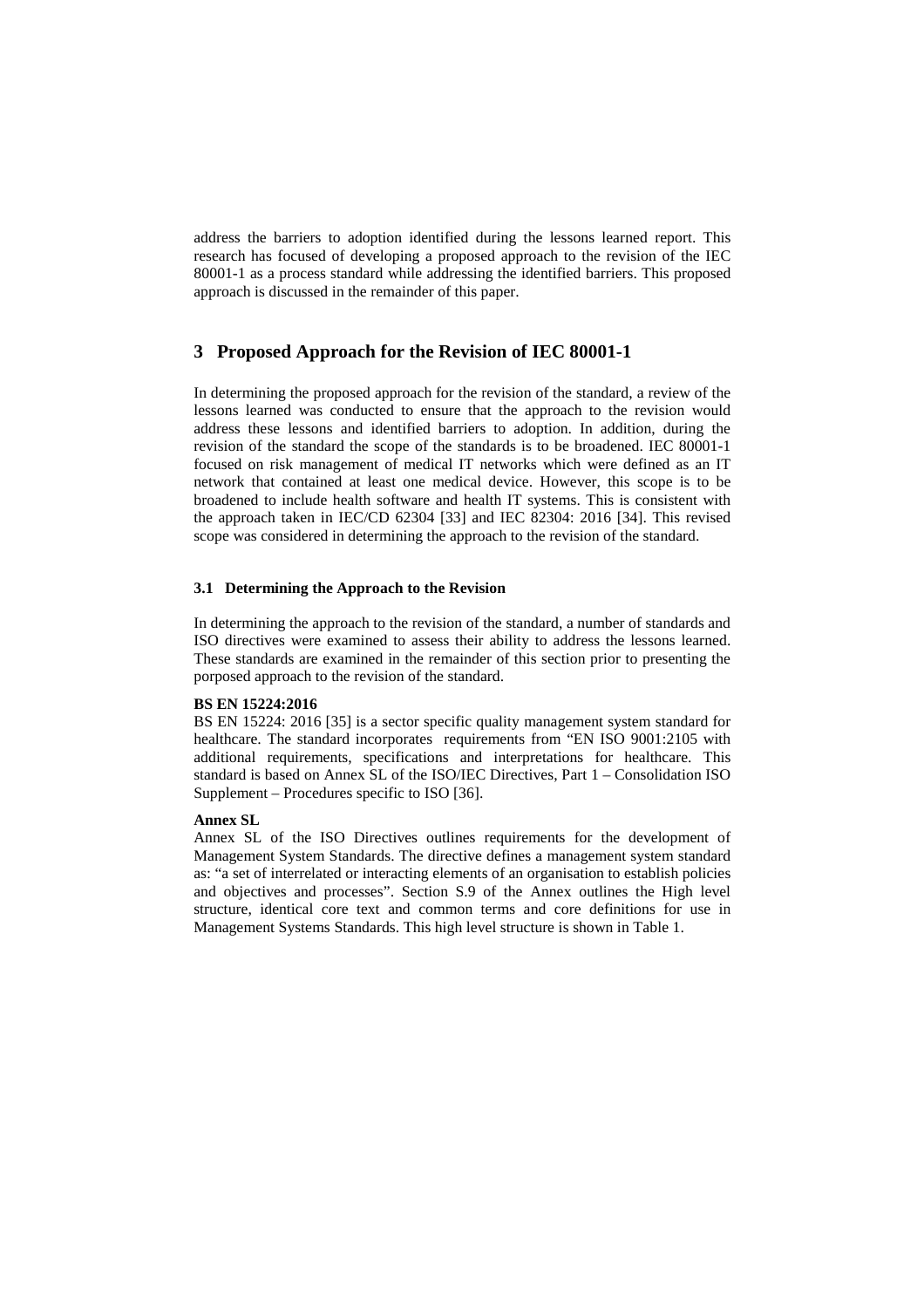| Clause:   | Title:                      |
|-----------|-----------------------------|
| Clause 1  | Scope                       |
| Clause 2  | <b>Normative References</b> |
| Clause 3  | Terms and Definitions       |
| Clause 4  | Context of the Organisation |
| Clause 5  | Leadership                  |
| Clause 6  | Planning                    |
| Clause 7  | Support                     |
| Clause 8  | Operation                   |
| Clause 9  | Performance Evaluation      |
| Clause 10 | Improvement                 |

**Table 1.** Annex SL High Level Structure

### **ISO/TR 80001-2-7: Guidance for healthcare delivery organizations (HDOs) on how to self-assess their conformance with IEC 80001-1**

This technical report provides guidance to HDOs on how to assess confomance with the requirements of IEC 80001-1. ISO/TR 80001-2-7 uses a process approach and outlines the requirements of IEC 80001-1 in the form of a Process Reference Model (PRM), Process Assessment Model (PAM) and assessment method which can be used by HDOs to assess the capability of their risk management processes in relation to medical IT networks. The PRM and PAM within the technical report were developed in compliance with the requirements of ISO/IEC 15504-2:2003 Software engineering — Process assessment — Part 2: Performing an assessment [37, 38]. This standard outlines the requirements for the development of PRMs and PAMs and has susequently been replaced by the ISO/IEC 330XX series of standards.

The PRM and PAM were developed using the TIPA transformation process [39] which is a goal oriented requirements engineering technique which allows a set of requirements to be transformed into a PRM and PAM which is compliant with the requirements of ISO/IEC 15504-2. The transformation process was used firstly, as it had been used in the development of similar PRM and PAMs for service management standards [40]. These service management standards were identified as being similar to the IEC 80001-1 standard [41]. Secondly, this approach was used for developing a PRM and PAM that are compliant with the requirements of ISO/IEC 15504-2 allows for an assessment to be performed regardless of the regulatory requirements of the geographical location in which the HDO provides care and also allows for the assessment to be tailored to take into account the context of the specific HDO in which the assessment is being conducted.

## **ISO 31000 Risk Management**

ISO 31000: 2009 Risk management – Principles and guidelines, provides principles, framework and a process for managing risk. It can be used by any organization in any domain regardless of its size or activity. This standard is currently being revised.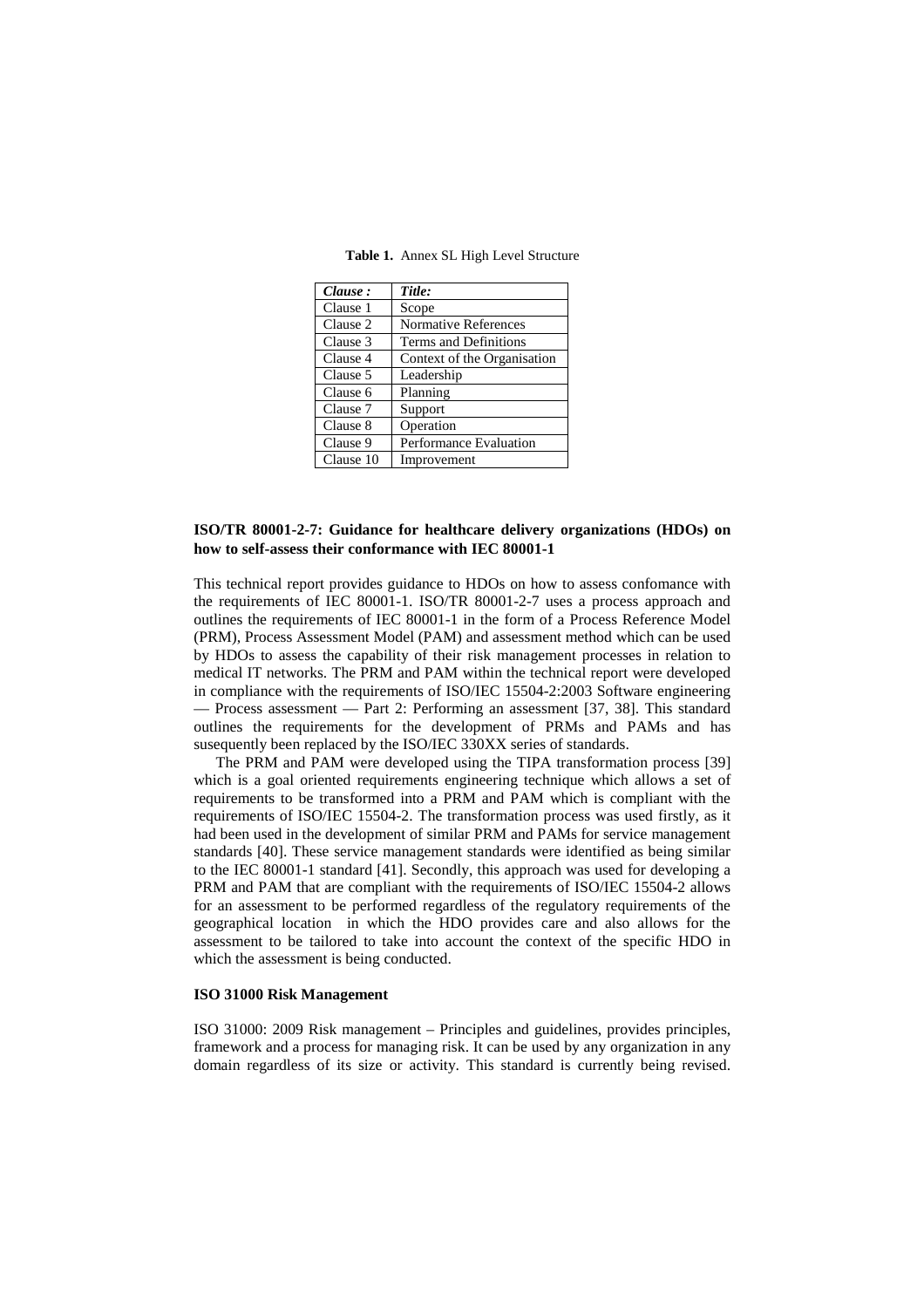While the standard is not a management system standard, the revised version will follow the structure set out in Annex SL of the ISO Directives but also separates the sections into those which are concerned with the framework concerned with the implementation of risk management activities and those sections which are concerned withe the processes associated with risk management. As previously stated in this work, it has been agreed that the revised version of IEC 80001-1 must also be aligned with the revised version of the ISO 31000 standard.

### **3.2 The Proposed Approach to the Revision of IEC 80001-1**

Having reviewed the standards above the following approach to the revision of the standard has been proposed. It is proposed that the standard should be revised i in accordance with the structure of Annex SL and in alignment with the revised version of ISO 31000. While the revised IEC 80001-1 will follow this structure, the standard will not be a management system standard.

### **Revising IEC 80001-1 in line with Annex SL**

In order to determine if this approach would be possible, a high level mapping of the 14 processes from ISO/TR 80001-2-7 was performed against the structure for management system standards described in Annex SL (Table 1). The result of this mapping is shown in Table 2. It should be noted that as clauses 1 to 3 address Scope, Normative References, and Terms and Definitions respectively they have not been included in the mapping. All 14 processes within ISO/TR 80001-2-7 have been mapped to clauses 5 through 9 of Annex SL. As Clause 4 of annex SL addresses the context of the Organisation, it is expected that this section of the revised standard would provide guidance in terms of the the context in which the HDO provides care. This section will incorporate wording from or reference to IEC/TR 80001-2-4 which provides guidance on implementing the requirements of IEC 80001-1 in large and small responsible organisations. This section will also provide information in relation to how a stepwise approach may be used in order to implement the requirements of the standard. The stepwise approach would be facilitated by the development of an Maturity Model (MM) that would allow HDOs to take a stepwise approach to the implementation of the standard. Clause 10 of the revised standard would provide further guidance on the implementation of a stepwise approach to the implementation of the standard and would address this specifically in the context of improvement and movement to the next level of the maturity model in terms of implementing the standard.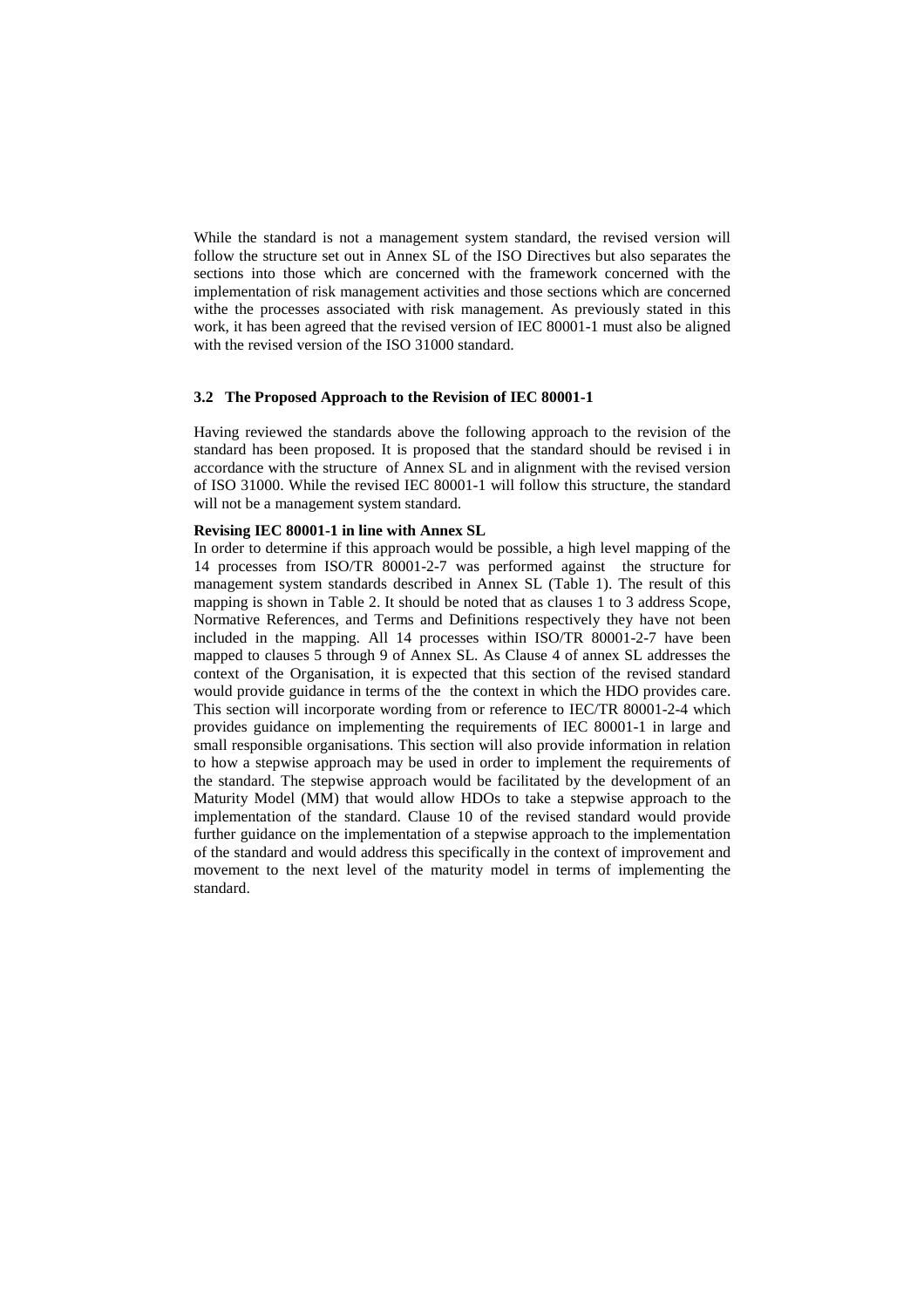| Clause:   | Title:         | Notes:                                          |  |
|-----------|----------------|-------------------------------------------------|--|
| Clause 4  | Context of the | Advice on understanding the context and         |  |
|           | Organisation   | tailoring                                       |  |
|           |                | Maturity Model - Stepwise Approach              |  |
| Clause 5  | Leadership     | <b>Organizational Risk Management Process</b>   |  |
| Clause 6  | Planning       | <b>Medical IT-Network Risk Management</b>       |  |
|           |                | <b>Process</b>                                  |  |
|           |                | <b>Medical IT-Network Planning Process</b>      |  |
| Clause 7  | Support        | <b>Medical IT-Network Risk Management</b>       |  |
|           |                | <b>Process</b>                                  |  |
|           |                | <b>Risk Management Policy Process</b>           |  |
|           |                | <b>Medical IT-Network Documentation Process</b> |  |
|           |                | <b>Responsibility Agreements Process</b>        |  |
| Clause 8  | Operation      | <b>Risk Analysis and Evaluation</b>             |  |
|           |                | <b>Risk Control Process</b>                     |  |
|           |                | <b>Residual Risk Process</b>                    |  |
|           |                | <b>Change Release and Configuration</b>         |  |
|           |                | <b>Management Process</b>                       |  |
|           |                | Decision on how to apply Risk Management        |  |
|           |                | <b>Go-Live</b>                                  |  |
| Clause 9  | Performance    | <b>Monitoring Process</b>                       |  |
|           | Evaluation     | <b>Event Management Process</b>                 |  |
| Clause 10 | Improvement    | The organisation shall continuously improve     |  |
|           |                | .                                               |  |
|           |                | Refer back to MM and stepwise approach          |  |

**Table 2.** Mapping of ISO/TR 80001-2-7 processes to Annex SL High Level Structure

In addition to structuring the revised standard in a manner that is consistent with the structure of annex SL, the proposed approach will also incorporate the development of a PRM, PAM, documented assessment process and MM. The development of these models would be facilitated through the use of the TIPA Transformation Process for Management System Standards. This transformation process allows for the development models for standards which are aligned with the structure outlined in Annex SL.This transformation process is discussed in the following section.

### **IEC 80001-1 as a Process Standard**

Feedback gathered has also identified the value of adopting a process approach in the revision of the standard similar to the approach adopted in ISO/TR 80001-2-7. As previously discussed, the TIPA transformation process was used in the development of ISO/TR 80001-2-7 to ensure that the requirements of IEC 80001-1 could be transformed into a PRM and PAM that were compliant with the requirements of ISO/IEC 15504-2 (and ISO/IEC TR 24774 [42]). The developers of the TIPA transformation process have shown that the TIPA transformation process can be used in the development of PRMs and PAMs for Management System Standards [43]. The transformation process allows for compliance with ISO/IEC 33004:2015 [44]. ISO/IEC 33004:2015 sets out the requirements for process reference models, process assessment models, and maturity models and replaces ISO/IEC 15504-2 which has now been withdrawn.

#### **Summary of the Proposed Approach to the Revision of the Standard**

In order to revise the IEC 80001-1:2010 standard according to the proposed approach a number of steps are needed as follows: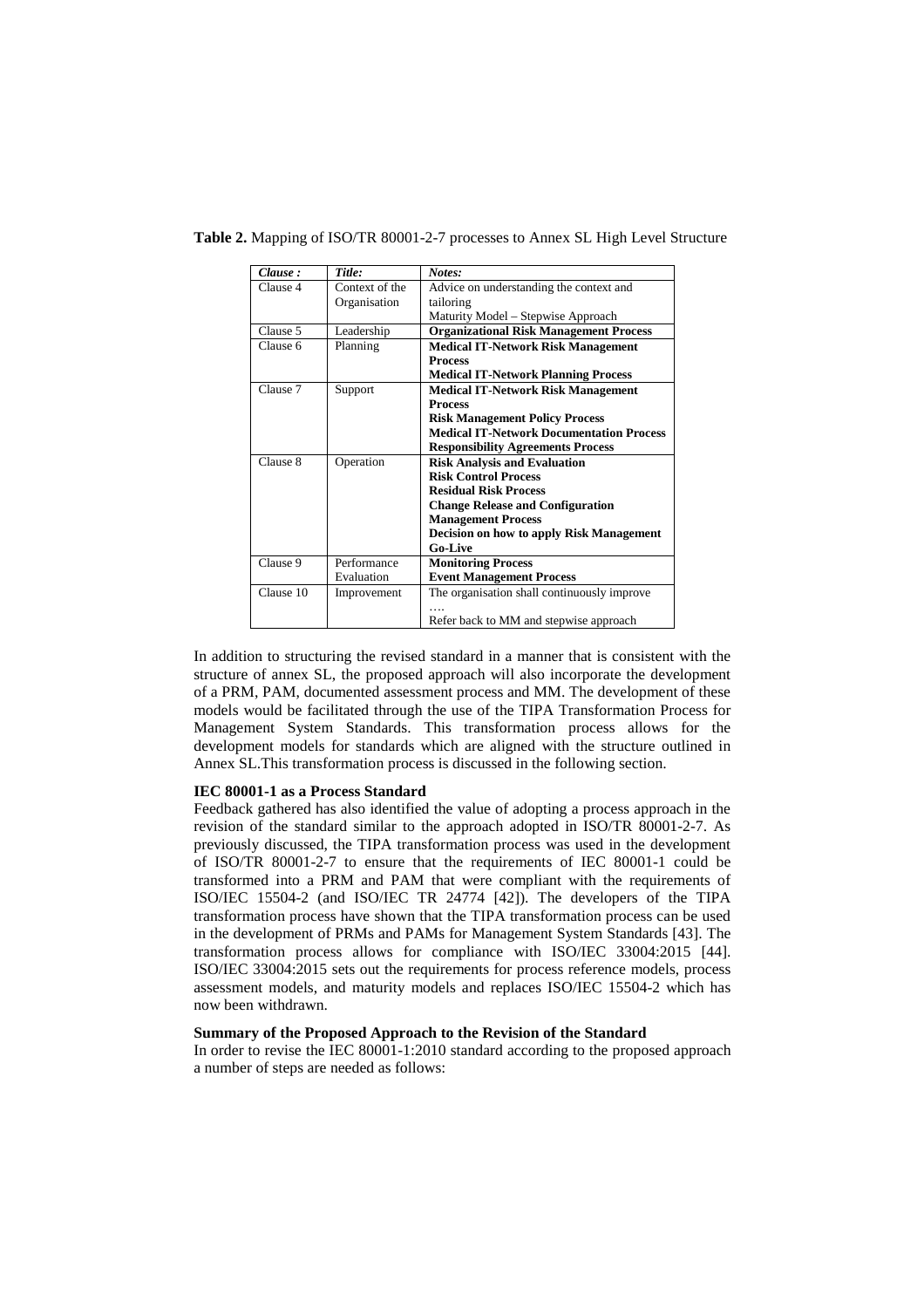- Firstly, using ISO/TR 80001-2-7 as a baseline (which contains the requirements of IEC 80001-1:2010 in the form of a ISO/IEC 15504-2 compliant PRM and PAM) the requirements expressed in the TR are reviewed in the context of the extended scope of IEC 80001-1.
- Additional requirements are incorporated into the draft revised standard to take account of the revised scope as required.
- All other existing technical reports aligned with IEC 80001-1 (IEC 80001-2- X) are reviewed for inclusion in the revised draft standard.
- Additional requirements form the technical reports are incorporated into the draft revised standard as appropriate. In some cases, it may be appropriate to make reference to the technical report rather than incorporating the requirements into the draft revised standard.
- Once all requirements have been identified for inclusion in the draft revised standard, the requirements should be structured according to the requirements of Annex SL, initially according to the high level mapping of ISO/TR 80001-2-7 processes to Annex SL.
- Using the TIPA transformation Process for Management System Standards a ISO/IEC 33004 compliant PRM, PAM and MM for the revised draft standard are developed.

The proposed approach to the revision of the IEC 80001-1 standard was presented to ISO TC215 JWG7 at a recent meeting in Hangzhou, China. While no concerns were raised regarding the proposed approach, the approach was further discussed at ISO TC215 JWG7 meetings in Belfast and Liverpool. During these discussions, members of JWG7 recognised the benefits of aligning with the structure outlined in Annex SL due to the alignment which this structure provides with existing management system standards. However, it was agreed that IEC 80001-1 should not be revised as a management system standard. Rather it has been agreed that the revised approach should follow the approach that has been adopted in the revision of ISO 31000 in that the standard will be restructured to follow the structure of Annex SL but will not be designated as a management system standard. In addition, it has been agreed that the approach of separating the sections into those related to the framework and those related to the process should also be adopted.

# **Revising IEC 80001-1 – ISO 31000 and Annex SL**

Having agreed to the approach above the contents of IEC 80001-1: 2010 have been mapped to the structure of the current draft of the revised version of ISO 31000 which is itslef aligned with the structure outlined in Annex SL. The restructured content will be distributed to members of ISO TC215 JWG7 for review to ensure that the content have been moved to the appropriate section of the Annex SL structure. The reorganisation of the content has simplified some aspect of the standard. For example, the original version of the standard had references thoughout to how risk management activities should be documented where the structure of the revised standard allows all references to documentation to be maintained in a single section. The use of the strcuture used in the revised version of ISO 31000 allows for closer alignment between the two risk management standards. Table 3 shows a sample mapping detailing how the content from IEC 80001-1:2010 has been mapped to the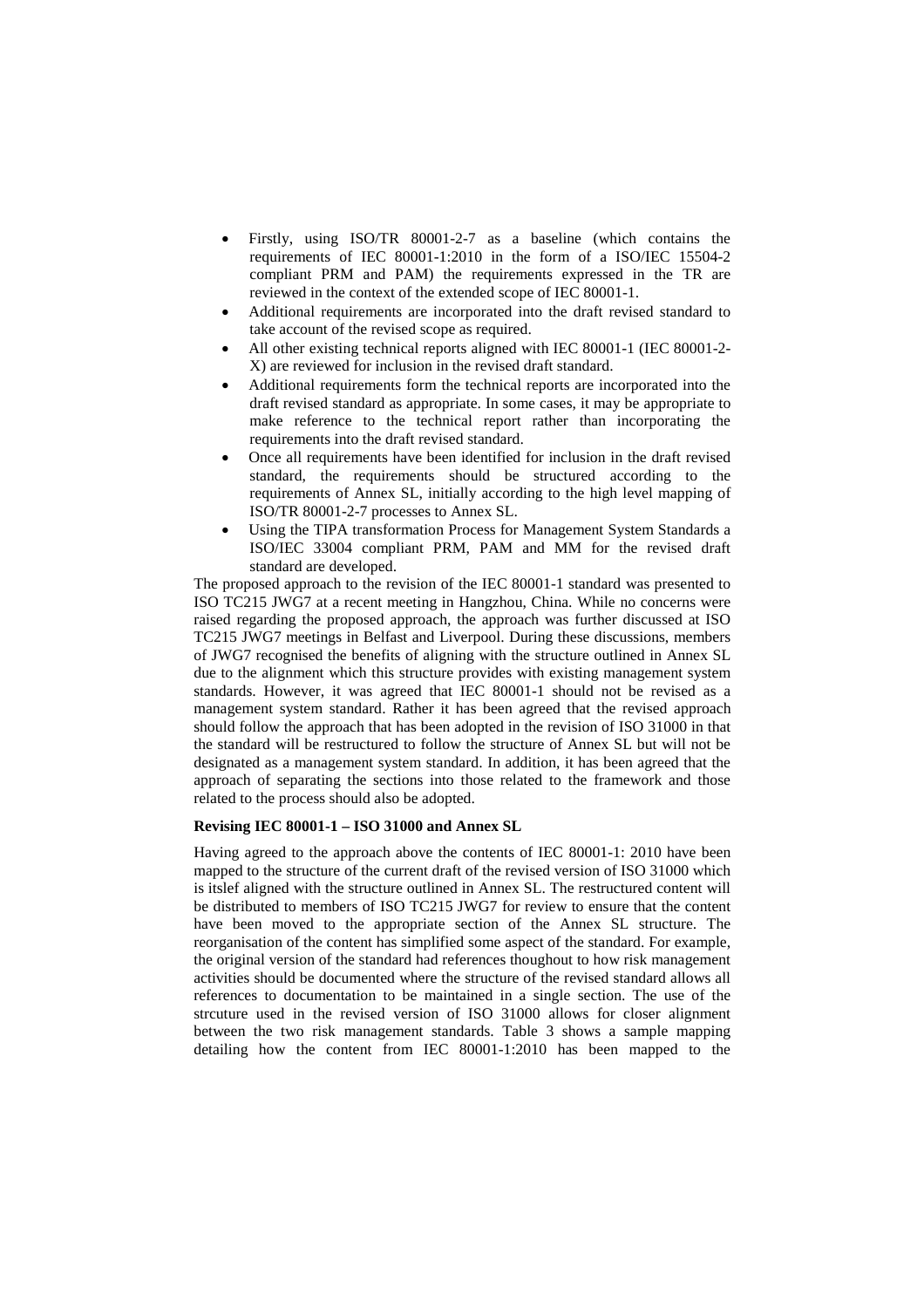restructured content of the standard and how the section headings in the restructured version are aligned to the headings in the revised version of ISO 31000.

| <b>ISO/DIS 31000</b> |                  | IEC 80001-1 Content |                         | IEC 80001-1: 2010 |                                              |
|----------------------|------------------|---------------------|-------------------------|-------------------|----------------------------------------------|
|                      |                  | Reorganisation      |                         |                   |                                              |
| No:                  | Heading:         | No:                 | Heading:                | No:               | <b>Heading:</b>                              |
|                      |                  | n/a                 | Foreword                | n/a               | Foreword                                     |
|                      |                  | n/a                 | Introduction            | n/a               | Introduction                                 |
| 1                    | Scope            | 1.                  | Scope                   | 1.                | Scope                                        |
| $\overline{2}$       | Normative        | $\overline{2}$ .    | Normative               | n/a               | No normative                                 |
|                      | references       |                     | References              |                   | references in IEC                            |
|                      |                  |                     |                         |                   | 80001-1:2010                                 |
| $\overline{3}$       | Terms and        | $\overline{3}$ .    | Terms and               | $\overline{2}$    | <b>Terms and Definitions</b>                 |
|                      | definitions      |                     | Definitions             |                   |                                              |
| $\overline{4}$       | Principles       | $\overline{4}$ .    | Principles              | n/a               | No principles in IEC<br>80001-1:2010         |
| 5                    | Framework        | 5.                  | Framework               | n/a               | Top Level Heading                            |
| $\overline{5.1}$     | General          | $\overline{5.1}$    | General                 | $\overline{3.2}$  | Responsible                                  |
|                      |                  |                     |                         |                   | Organization                                 |
| 5.2                  | Leadership and   | 5.2                 | Leadership and          | n/a               | Top Level Heading                            |
|                      | commitment       |                     | Commitment              |                   |                                              |
| $\overline{5.2.1}$   | General          | 5.2.1               | General                 | 4.1               | Overview                                     |
| 5.2.2                | Integrating risk | $\overline{5.2.2}$  | <b>Integrating Risk</b> | n/a               | No IEC 80001-1                               |
|                      | management       |                     | Management              |                   | content linked to this                       |
|                      |                  |                     |                         |                   | section                                      |
| 5.3                  | Design           | 5.3                 | Design/Planning         | n/a               | No IEC 80001-1                               |
|                      |                  |                     |                         |                   | content linked to this                       |
|                      |                  |                     |                         |                   | section                                      |
| 5.3.1                | Understanding    | 5.3.1               | Understanding           | n/a               | No IEC 80001-1                               |
|                      | the organization |                     | the Organisation        |                   | content linked to this                       |
|                      | and its context  |                     | and its Context         |                   | section                                      |
|                      |                  |                     |                         |                   | Text from ISO TR                             |
|                      |                  |                     |                         |                   | 80001-2-7 or IEC TR                          |
|                      |                  |                     |                         |                   | 80001-2-4 could be                           |
|                      |                  |                     |                         |                   | included here or new                         |
|                      |                  |                     |                         |                   | text added                                   |
| 5.3.2                | Articulate risk  | 5.3.2               | Articulate Risk         | $\overline{3.3}$  | Top Management                               |
|                      | management       |                     | Management              |                   | Responsibilities                             |
|                      | commitment(s)    |                     | Commitment              | 3.4               | <b>Medical IT Network</b>                    |
|                      |                  |                     |                         | 3.5               | <b>Risk Manager</b><br><b>Medical Device</b> |
|                      |                  |                     |                         |                   | Manufacturer(s)                              |
|                      |                  |                     |                         | 3.6               | Providers of other                           |
|                      |                  |                     |                         |                   | information technology                       |
|                      |                  |                     |                         |                   |                                              |

**Table 3.** Mapping of ISO DIS 31000 to IEC 80001-1 Reorganised Content to IEC 80001-1: 2010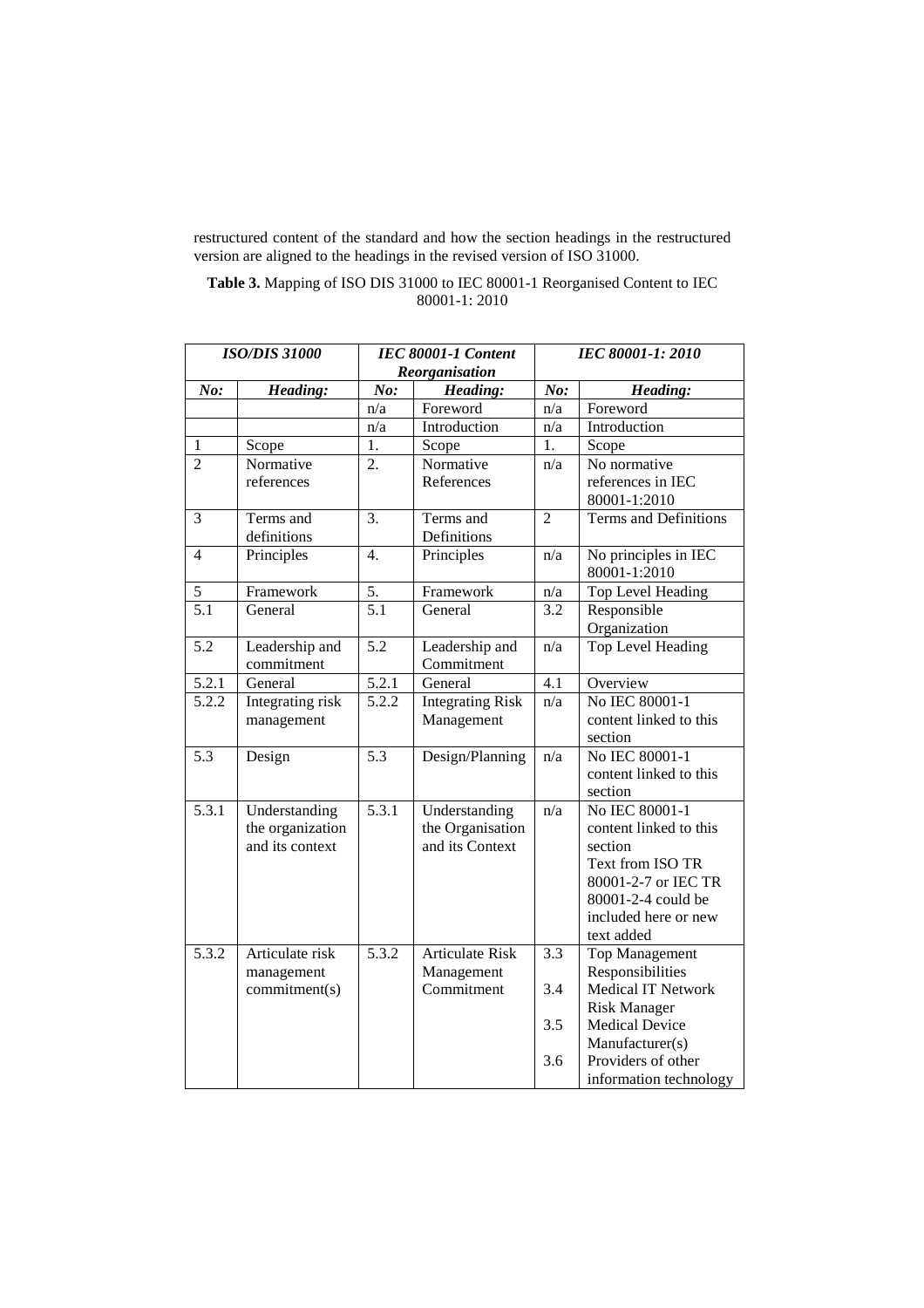# **4 How the Proposed Approach Addresses the Identified Barriers to Adoption**

Section 2 outlined the barriers to adoption of the IEC 80001-1:2010 standard. In summary, the barriers identified were as follows:

- Lack of drivers to motivate Top Management to implement the IEC 80001-1 standard;
- HDO Organizational challenges: Information Technology (IT) and Biomedical Engineering (BME) departments are not aligned;
- The IEC 80001-1 standard is too complicated and complex to implement

This section reviews each of the identified barriers and examines how the proposed approach addresses each of the barriers.

### **4.1 Lack of Drivers to Motivate Top Management**

Adoption of IEC 80001-1 requires sponsorship by Top Management by allocation of budgets and resources to support the implementation of the standard. The proposed approach is revising the standard following the structure of Annex SL. Other management system standards which also follow the annex SL structure such as ISO 9001:2015 [45] and BS EN 15224:2016 allow for certification against the requirements of the standard. Standards development organisations have published statistics regarding the return on investment of implementing standards such as ISO 9001 [46]. By revising IEC 80001-1 in alignment with Annex SL, a similar approach may be taken to determine the return on investment of implementing IEC 80001. This will involve leveraging Top Managements familiarity with the return on investment of implementing standards such as ISO 9001 and may allow a path to certification against IEC 80001-1 in the future. This approach would also facilitate the integration of the requirements of the revised IEC 80001-1 standard with existing ISO 9001 processes (if previously implemented).

### **4.2 HDO Organisational Challenges**

The second barrier to adoption which was identified was that IT and BME departments often operate in silos. IT do not understand clinical workflows and BME do not understand complex networking concepts. This issue was also identified during pilot implementations of ISO TR 80001-2-7 [47]. Using a structure based on Annex SL and ISO 9001 may aid in providing a common language between BME and IT. By basing the revision of the standard on a structure that both BME and IT may be familiar with, through implementation of BS EN 15224:2016 and ISO 9001 respectively, this may allow BMEs to discuss clinical aspects of networked medical devices in a way that is more understandable to IT and vice versa. By incorporating requirements from the technical reports into the revision of the standard, this will ensure that visibility of technical reports is provided. This will provide guidance on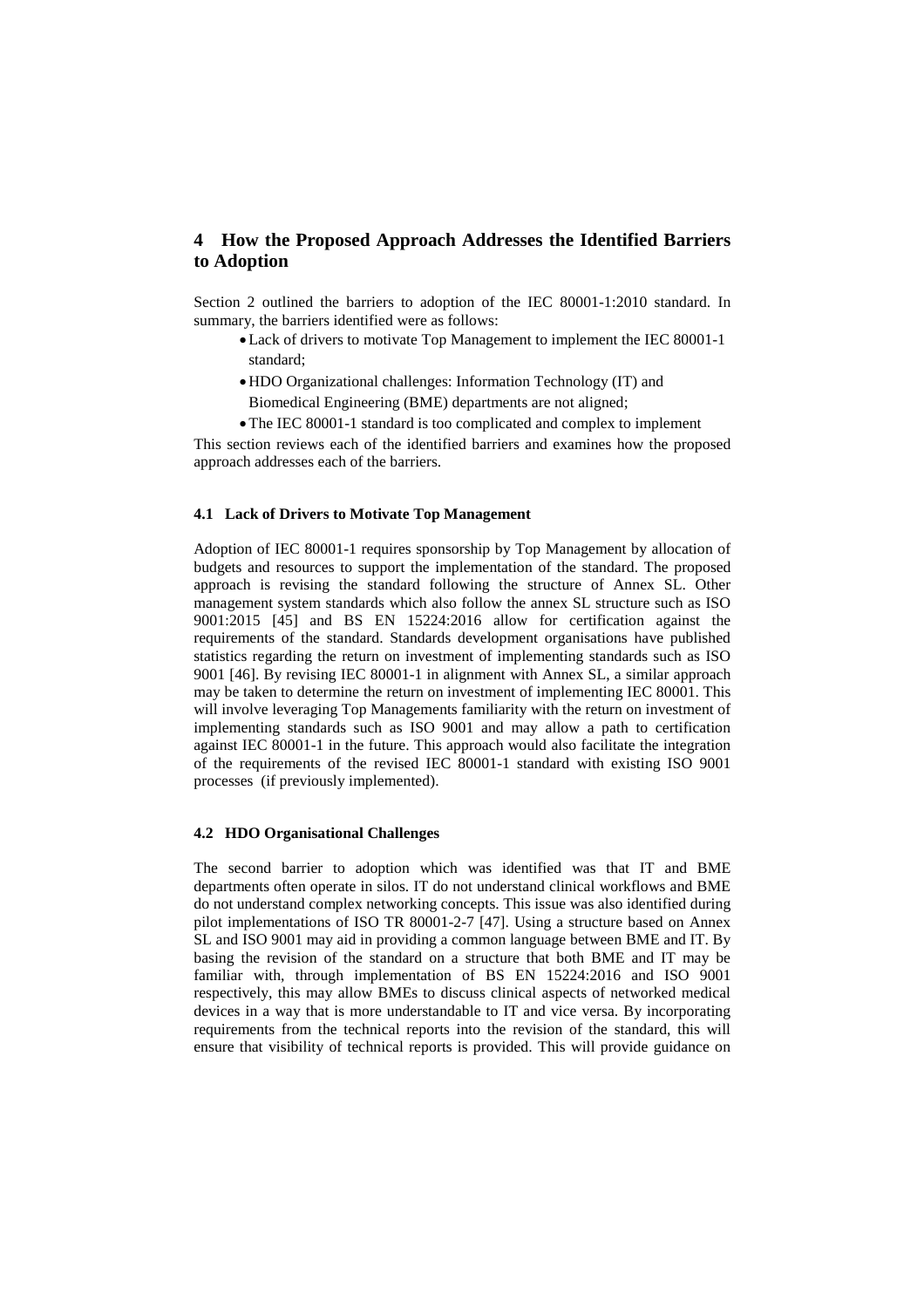the implementation of the requirements and ensure that the standard is not "high level", a criticism which is sometimes made regarding BS EN 15224:2016.

#### **4.3 IEC 80001-1: Too Complex and Complicated to Implement**

Feedback also revealed that the IEC 80001-1:2010 standard was felt to be both too complex and complicated to implement. Another barrier to adoption which was identified was the lack of a stepwise approach to implementation of the standard. These barriers are addressed in the proposed approach. Firstly, Annex SL simplifies the overall structure of the standard. This is illustrated in Table 2 which shows how 14 processes from ISO/TR 80001-2-7 can be mapped to the five clauses of Annex SL. Secondly, Annex SL allows information to be provided in relation to understanding the organisational context of the HDO and to provide guidance as to how this should be considered in the implementation of the standard. Thirdly, using the TIPA transformation process for management system standards allows for the development of a PRM, PAM and MM for the revised IEC 80001-1 standard. The PRM and PAM can be used to facilitate an assessment of the capability of a HDOs risk management process against the requirements of the revised standard while the OOM can facilitate a stepwise approach to the implementation of those requirements.

# **5 Conclusions and Future Work**

This paper outlines a proposed approach to the revision of the IEC 80001-1:2010 standard. The proposed approach focuses on the revision of IEC 80001-1 as following the structure as defined in Annex SL of the ISO Directives and aligned with the structure of the draft revised version of ISO 31000. In addition, the proposed approach will allow for the revision of IEC 80001-1 as a process standard by using the TIPA transformation process for Management System Standards to develop an ISO/IEC 33004 compliant PRM, PAM and MM which will allow for an assessment of capability of risk management processes related to health software and health IT systems to be performed. The development of the MM will allow for a stepwise approach to the implementation of the requirements of the standard which takes into account the context of the HDO in which care is being provided.

This paper also examined the barriers to adoption of the IEC 80001-1 standard and examined how the proposed approach to the revision of the standard addresses these barriers. The proposed approach may improve Top Management sponsorship of the implementation of the standard and increase management willingness to allocate the necessary budgets and resources to allow for implementation of the standard. Top Management understand the return on investment of implementing ISO 9001, which also follows Annex SL structure. Structuring the revised standard according Annex SL may allow for similar measures of return on investment to be developed. Using the Annex SL structure may address issues around the use of different language in the discussion of risk allowing for greater communication around the area by leveraging an understanding of and integration with existing standards. Revising the standard in this way will simplify the structure of the standard and make implementation of the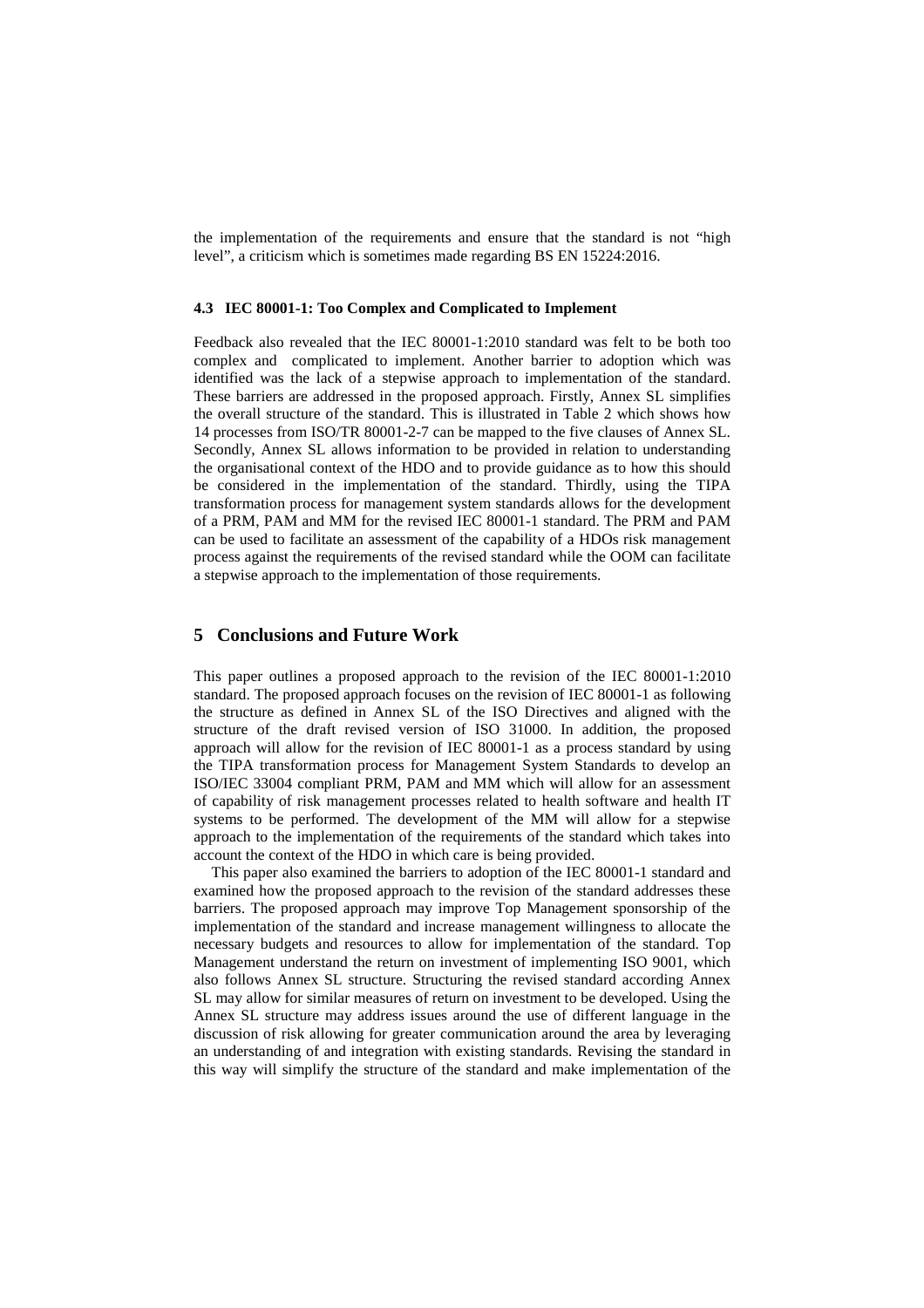standard less complex. The alignment of the revised standard with the structure of the draft version of the revised ISO 31000 standard will aloow for closer alignment of these standards and will allow risk management processes which are related to health information technology systems to be integrated with more generic risk management processes within the HDO. This will allow risk management processes to take into account the wider context of risk management within the HDO. In addition, through inclusion of text from or reference to the associated technical reports will provide additional guidance on the implementation of the standard. Implementation will also be simplified by using a stepwise approach to implementation as defined in the proposed MM.

Following feedback from JWG7, the proposed approach to the revison of the standard has been agreed and the standard will be revised on this basis. The focus of the revision of the standard is not to establish the revised version of IEC 80001-1 as a management system standard in its own right but rather to follow the structure of Annex SL in an approach that is similar to that which has been adopted in the revision of the ISO 31000 standard. This approach allows the standard to be revised in alignment with the more generic risk management processes outlined in ISO 31000 while providing domain specific processes rleated to the risk management of helath information technology systems. Taking this approach allows for these domain specific processes to be integrated with generic risk management processes which may already be in place within the HDO. The revision will focus on addressing the extended scope of the standard and the identified barriers to adoption. This paper has examined how the outlined approach to the revision will address the barriers to adoption which have been identified in this paper. All research outputs will be validated through the standard community within JWG7 and also through pilot implementation within a HDO. The standard community will validate the research outputs to ensure that the barriers to adoption are addressed while the pilot implementation, while addressing these barriers, will focus specifically on ensuring that the identified organisational barriers are addressed.

The focus of the revised standard is to ensure that, while chronic illnesses increase and health information technology systems become more complex and ubiquitous, the key properties of these systems continue to be protected and remain safe, produce the intended outcome for the patient, and that data and system assests remain secure.

**Acknowledgments.** This research is supported by Science Foundation Ireland through Lero - the Irish Software Engineering Research Centre (http://www.lero.ie) grant 13/RC/2094.

#### **References**

- 1. West Health Institute: The Value of Medical Device Interoperability Improving patient care with more than \$30 billion in annual health care savings. (2013).
- 2. Hamilton, A., Nau, R., Burke, R., Weinstein, S., Dlatt, C.K.B., Fiore, S., Conyers, J.L.: Summary of the August 2011 Symposium on the Role and Future of Health Information Technology in an Era of Health Care Transformation. The George Washington University (2011).
- 3. Lee, I., Pappas, G.J., Cleaveland, R., Hatcliff, J., Krogh, B.H., Lee, P., Rubin, H., Sha, L.: Highconfidence medical device software and systems. Computer (Long. Beach. Calif). 39, 33–38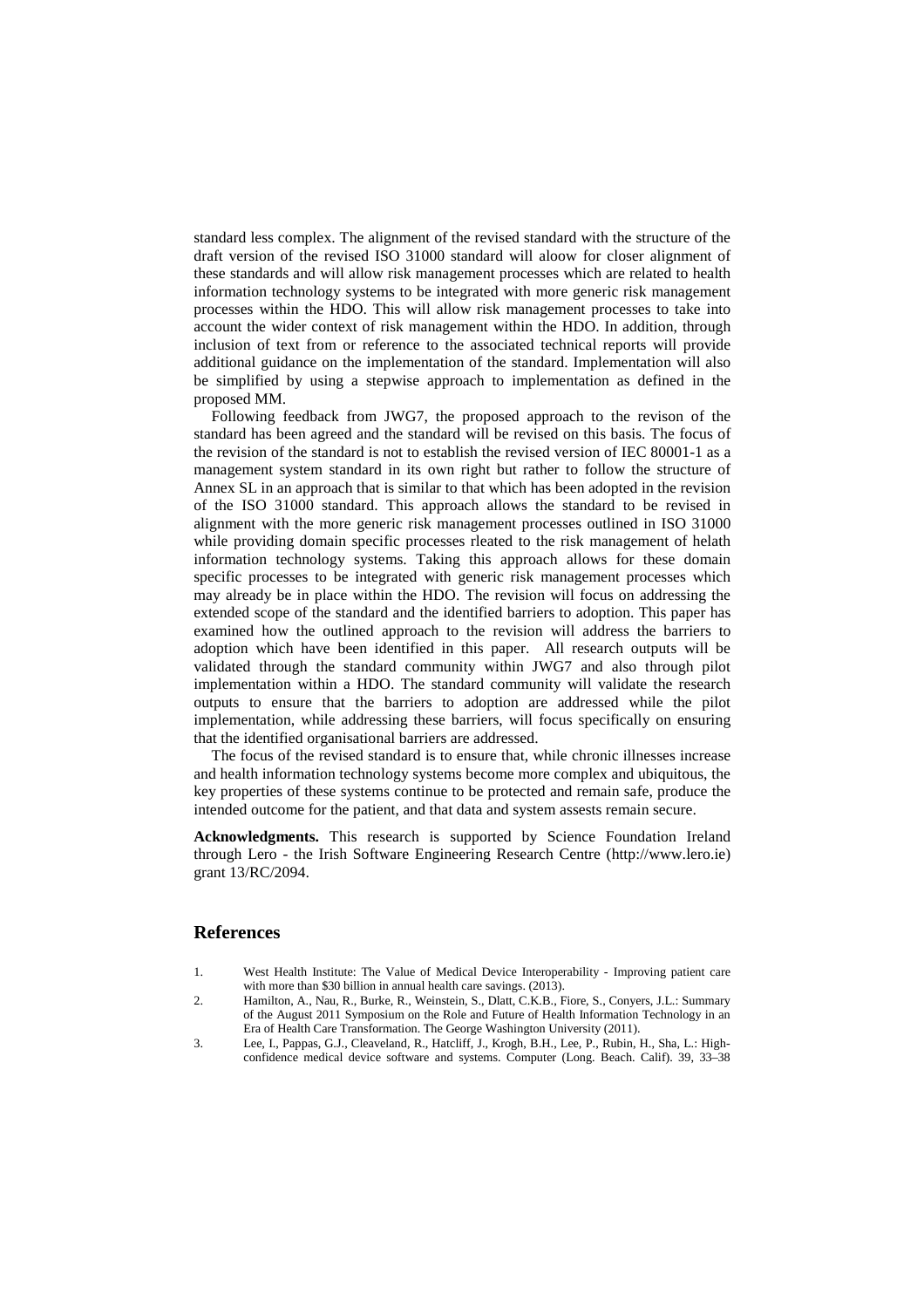(2006).<br>Milenkovich. 4. Milenkovich, N.: OCR issues new HITECH regulations , http://drugtopics.modernmedicine.com/drug-topics/news/drug-topics/health-system-news/ocrissues-new-hitech-regulations.

- 5. Centers for Medicare & Medicaid Services: 42 CFR Parts 412, 413, 422 et al. Medicare and Medicaid Programs; Electronic Health Record Incentive Program; Final Rule, http://www.gpo.gov/fdsys/pkg/FR-2010-07-28/pdf/2010-17207.pdf, (2010).
- 6. Centers for Medicare & Medicaid Services: EHR Incentive Programs, http://www.cms.gov/Regulations-and-
	- Guidance/Legislation/EHRIncentivePrograms/index.html?redirect=/ehrincentiveprograms.
- 7. Institute of Medicine: Crossing the Quality Chasm: A New Health System for the 21st Century, https://download.nap.edu/catalog.php?record\_id=10027, (2001).
- 8. Wagner, E.H.: The role of patient care teams in chronic disease management. BMJ Br. Med. J. 320, 569 (2000).
- 9. Wagner, E.H., Austin, B.T., Davis, C., Hindmarsh, M., Schaefer, J., Bonomi, A.: Improving chronic illness care: translating evidence into action. Health Aff. 20, 64–78 (2001).
- 10. Hoffman, C., Rice, D.: Chronic care in America: A 21st century challenge. Princeton, NJ Robert Wood Johnson Found. (1996).
- 11. Comstock, J.: 14M networked medical devices to ship by 2018, http://mobihealthnews.com/28295/14m-networked-medical-devices-to-ship-by-2018/.
- 12. Agency for Healthcare Research and Quality (AHRQ): Health IT for Improved Chronic Disease Management, http://healthit.ahrq.gov/ahrq-funded-projects/emerging-lessons/health-it-improvedchronic-disease-management, (2013).
- 13. Castañeda, M.: Connecting devices and data on the healthcare network. Biomed. Instrum. Technol. 44, 18–25 (2010).
- 14. Whitehead, S.F., Goldman, J.M.: Getting Connected for Patient Safety How Medical Device "Plug-and-Play" Interoperability Can Make a Difference. Patient Saf. Qual. Healthc. (2008).
- 15. Venkatasubramanian, K.K., Gupta, S.K.S., Jetley, R.P., Jones, P.L.: Interoperable Medical Devices - Communication Security Issues. IEEE Pulse. Sept/Oct 2, (2010).
- 16. Hampton, R., Schrenker, R.: What does IEC 80001-1 mean to you?, http://www.24x7mag.com/2011/01/what-does-iec-80001-1-mean-to-you/, (2011).
- 17. Rakitin, S.R.: Networked Medical Devices: Essential Collaboration for Improved Safety. AAMI.org. (2009).
- 18. Loughlin, S., Williams, J.S.: The top 10 medical device challenges. Biomed. Instrum. Technol. 45, 98–104 (2011).
- 19. Mehta, T., Mah, C.: Auto-Provisioning of Biomedical Devices on a Converged IP Network. Biomed. Instrum. Technol. 43, 463–467 (2009).
- 20. Gee, T.: Medical Device Networks Trouble Industry, http://medicalconnectivity.com/2008/12/18/medical-device-networks-trouble-industry/.
- 21. Eagles, S.: An Introduction to IEC 80001: Aiming for Patient Safety in the Networked Healthcare Environment. IT Horizons. 2008, (2008).
- 22. National Cybersecurity and Communications Integration Center: Attack Surface: Healthcare and Public Health Sector, (2012).
- 23. Talbot, D.: Computer Viruses Are "Rampant" on Medical Devices in Hospitals, http://www.technologyreview.com/news/429616/computer-viruses-are-rampant-on-medicaldevices-in-hospitals/<sub>(2012)</sub>.
- 24. Graham, J., Dizikes, C.: Baby's death spotlights safety risks linked to computerized systems, http://articles.chicagotribune.com/2011-06-27/news/ct-met-technology-errors-20110627\_1\_electronic-medical-records-physicians-systems, (2011).
- 25. Shuren, J.: Health Information Technology (HIT) Policy Committee Adoption/Certification Workgroup - Testimony of Jeffrey Shuren, Director of FDA's Centre for Devices and Radiological Health, http://www.cchfreedom.org/pr/Health IT Deaths - FDA jeffrey Shuren.pdf, (2010).
- 26. Eagles, S.: IEC 80001: An Introduction. 80001-1 Experts, (2012).
- 27. Cooper, T., David, Y., Eagles, S.: Getting Started with IEC 80001: Essential Information for Healthcare Providers Managing Medical IT-Networks. AAMI (2011).
- 28. IEC: IEC 80001-1 Application of Risk Management for IT-Networks incorporating Medical Devices - Part 1: Roles, responsibilities and activities, (2010).
- 29. Association for the Advancement of Medical Instrumentation: Health IT risk management. ,